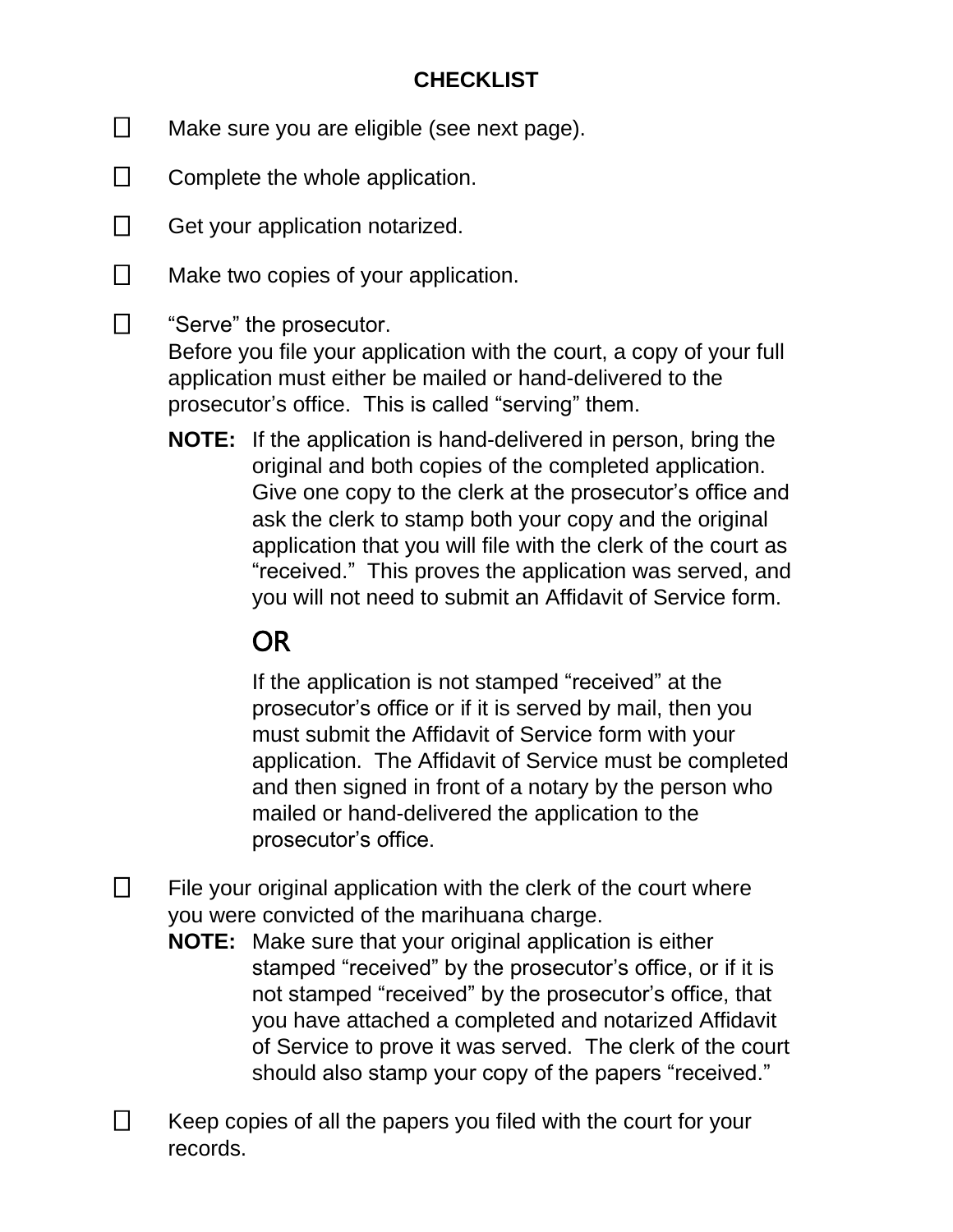# **C.P.L. §440.46-a APPLICATION**

## PLEASE READ THESE INSTRUCTIONS COMPLETELY BEFORE STARTING THE APPLICATION

## **You do not need to file this form to receive automatic expungement.**

*If you were convicted of violating Sections 221.05, 221.10, 221.15, 221.20, 221.35, or 221.40 of the Penal Law, you are entitled to automatic expungement and sealing. These convictions currently will not appear in a criminal history search requested through the Courts or the Division of Criminal Justice Services. Automatic expungement of these charges will be completed on or before March 31, 2023.*

### **You may wish to speak with an immigration attorney before submitting this form**

*if you have any concerns about the impact that this motion may have on your immigration status.*

## **ARE YOU ELIGIBLE?**

## **WERE YOU CONVICTED OF A MARIHUANA OFFENSE UNDER ARTICLE 221 OF THE PENAL LAW AND EXPERIENCING SEVERE OR ONGOING CONSEQUENCES RELATED TO EITHER THE CONVICTION OR THE SENTENCE? OYes ONO**

If you answered **NO**, you are not eligible to have your conviction vacated under section 440.46-a of the Criminal Procedure Law. Your application will be DENIED.

If you answered **YES**, COMPLETE THE ATTACHED APPLICATION, have it notarized, serve a copy on the prosecutor's office (*see link to the statewide address list for all prosecutor's offices below*), and file the original with the clerk of the court.

## **WHAT DO I NEED TO DO?**

- **1. COMPLETE and NOTARIZE your application**. **NOTE:** If you attach supporting documents in addition to the Affidavit of Service, these documents do not need to be notarized.
- **2. MAKE 2 FULL COPIES (for a total of three, the original plus two copies) of your application, including any supporting documents.**
- **3. SERVE THE PROSECUTOR.** Before you file your application with the court, a copy of your full application must either be mailed or hand-delivered to the prosecutor's office. This is called "serving" them. A list of prosecutors' offices can be found online at:

[http://www.nycourts.gov/FORMS/cpl\\_160.59\\_sealing\\_application/pdfs/List\\_of\\_Distric](http://www.nycourts.gov/FORMS/cpl_160.59_sealing_application/pdfs/List_of_District_Attorneys_Offices.pdf) [t\\_Attorneys\\_Offices.pdf](http://www.nycourts.gov/FORMS/cpl_160.59_sealing_application/pdfs/List_of_District_Attorneys_Offices.pdf)

**NOTE:** If you want to vacate a marihuana conviction in more than one case, you must complete, serve, and file a separate application for each case. You must serve each application on the appropriate prosecutor's office. The prosecutor is usually the District Attorney of the county where the court is located, but, if your case was prosecuted by the New York State Attorney General or a Special Narcotics Prosecutor, serve them instead.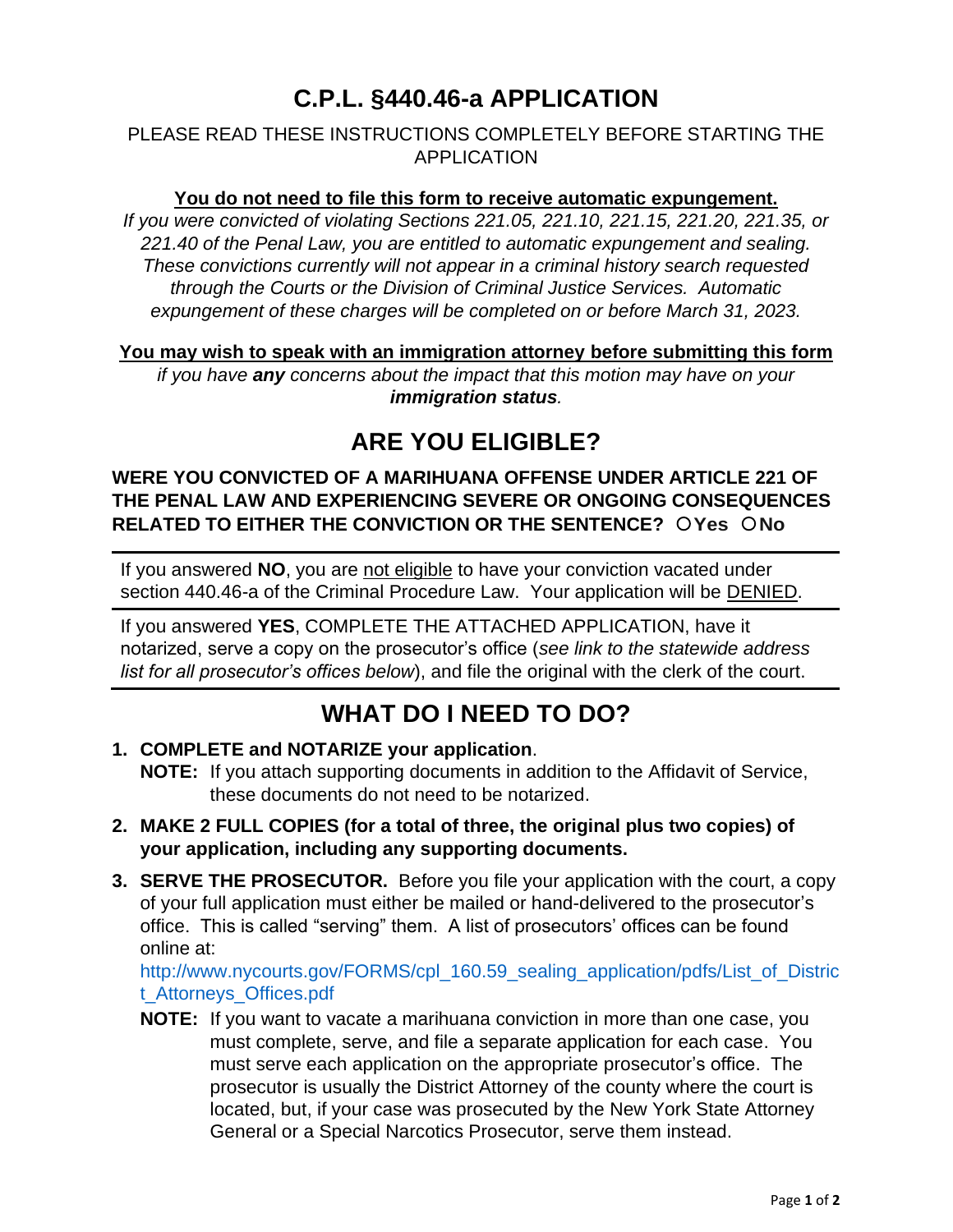- **If serving the application on the prosecutor in person:**
	- 1. Bring the original and both copies of the application, including any supporting documents, to the appropriate prosecutor's office.
	- 2. Give one copy to the prosecutor's office.
	- 3. Ask the prosecutor's office to stamp your copy and the original that you will file with the court as "received."
- **If serving by mail**:

Mail one copy of your full application, including copies of any supporting documents, to the appropriate prosecutor's office. Certified mail is recommended so that you have proof of mailing.

- **4. GET PROOF OF SERVICE.** If the application was hand-delivered and timestamped "received" by the prosecutor's office, this is proof of service, and you do not need to submit an Affidavit of Service form. If your application was not timestamped "received" by the prosecutor's office, you must attach the Affidavit of Service form (at the end of this application). The Affidavit of Service must be completed and then signed in front of a notary by the person who served (mailed or hand-delivered) the application to the prosecutor's office.
- **5. WHERE TO FILE**: File your full application with the clerk of the court where you were convicted of the marihuana charge.
- **6. FILE YOUR APPLICATION.**
	- File your original completed and notarized application with the clerk of the court where you were convicted of the marihuana charge.
	- Attach the original Affidavit of Service (if served on the prosecutor by mail or if hand-delivered but not stamped "received").
	- Attach any additional supporting documents (this is optional). Additional supporting documents do not need to be notarized.
	- You may file your application by mail or in person at the court clerk's office. You can find court addresses online at: <http://www.nycourts.gov/courts/index.shtml>

## **7. KEEP PROOF OF FILING.**

- 1. Save one copy of the application for your records.
- 2. If you file your application in person, ask the court clerk to time stamp your copy "received."
- 3. If you file your application by mail, it is best to use certified mail so that you will have a receipt showing that mailing occurred. Save the receipt.
- **8. HEARING OR DECISION.** If the prosecutor opposes your application, the court may contact you to schedule a hearing. At the hearing, the court will consider any evidence offered by you or by the prosecutor that would help the court to decide whether to vacate your conviction. If the prosecutor does not oppose your application, the court will mail a decision to you. If you provide your email address, the court will also email the decision to you.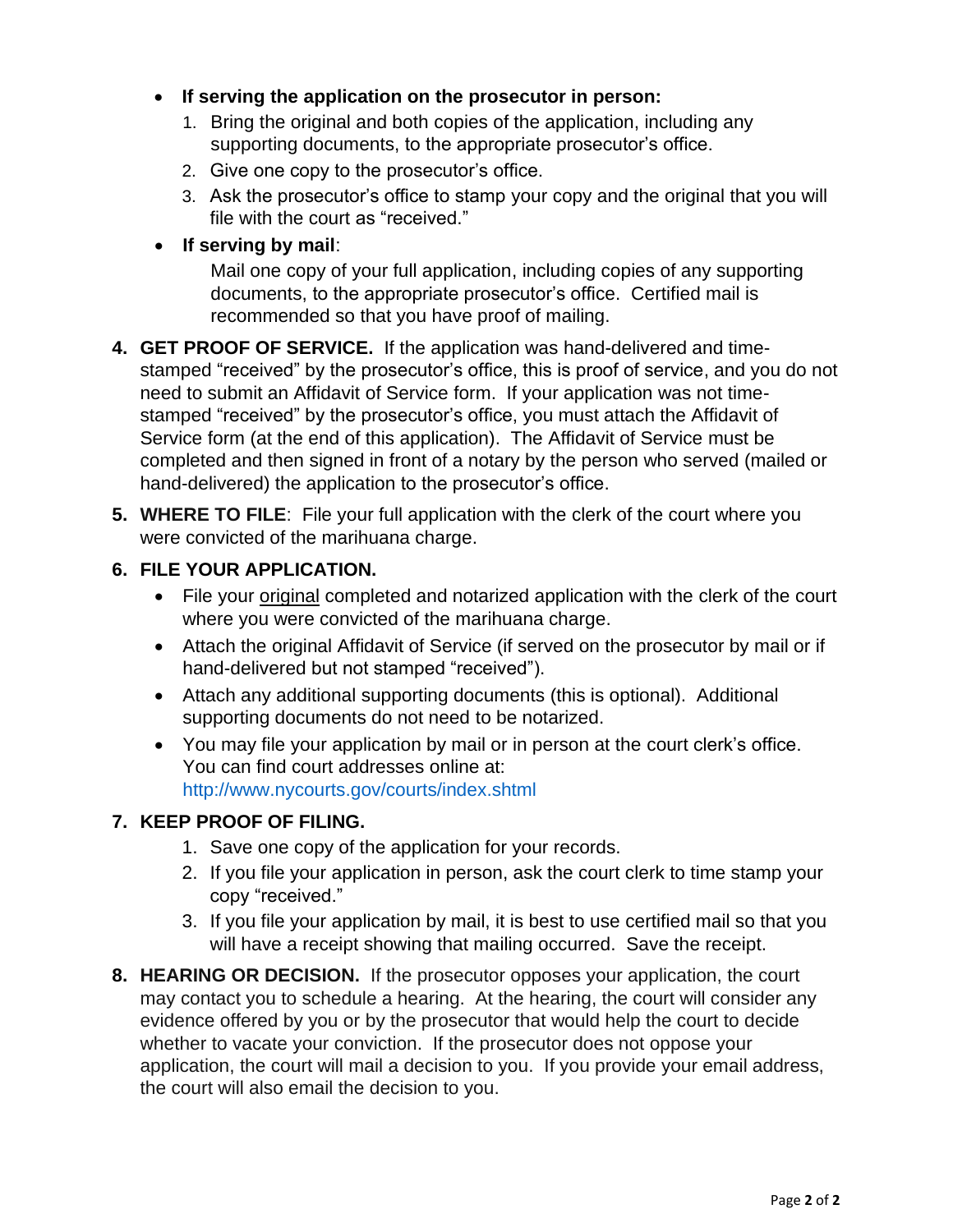## **FORM INSTRUCTIONS**

## **Application to Vacate Penal Law Article 221 Marihuana Conviction [CPL §440.46-a]**

The instruction for each number below refers to the corresponding field number in the "Application to Vacate and Expunge Marihuana Conviction [CPL §440.46-a]" form. The form and instructions can be downloaded and printed from the Unified Court System's website at: <http://www.nycourts.gov/forms/index.shtml>

**D** Enter the name of the court where you were convicted and sentenced. For example, Albany City Court, Colonie Town Court, Altamont Village Court, Orange County Court, Queens Supreme Court, etc.

**<sup>2</sup>** Enter the county in which the court is located. For example, Albany County, Orange County, Monroe County, Kings County, etc.

**❸**Enter the address of the court where you were convicted and sentenced. You can find court addresses online at: [http://www.nycourts.gov/courts/index.shtml.](http://www.nycourts.gov/courts/index.shtml)

**<sup>4</sup>** Enter your full legal name.

**❺**If you used a name other than your legal name in this case, enter that name here.

*O* Enter your current mailing address.

**❼**Enter your phone number. (NOTE: This is optional, but if there is a problem with your application, it will make it easier for the court to contact you.)

**❽**Enter your email address. (NOTE: This is optional, but if there is a problem with your application, it will make it easier for the court to contact you. Also, if you provide your email address, the court will email the decision to you.)

**❾**Enter your date of birth.

**❿**Enter the case docket number if you were convicted and sentenced in a city, town or village court, or enter the indictment/SCI number if you were convicted and sentenced in a supreme or county court.

**1** Enter your New York State Identification Number (NYSID) if known. This number may be found in your court paperwork or on your rap sheet.

**<sup>1</sup>** If you are currently incarcerated, enter your Department Identification Number (DIN). If you are not currently incarcerated, leave this blank.

*B* Check YES or NO to indicate if you were a Youthful Offender for this case.

*A* Check this box only if you have finished serving your sentence for this case.

 $\bullet$  Check this box only if you are still serving your sentence for this case. This includes sentences of incarceration, probation, conditional discharge and unconditional discharge.

*i* If you are still serving your sentence for this case, and you are incarcerated, check the box to indicate which department or institution has custody over you.

 $\Omega$  If you were convicted of a crime under Penal Law Article 221 that is no longer a crime under Penal Law Article 222, check the specific charge(s) for which you were convicted in the first table.

## *AND/OR*

If you were convicted of a crime under Penal Law Article 221 that is now a lesser crime under Penal Law Article 222, check the specific charge(s) for which you were convicted in the second table.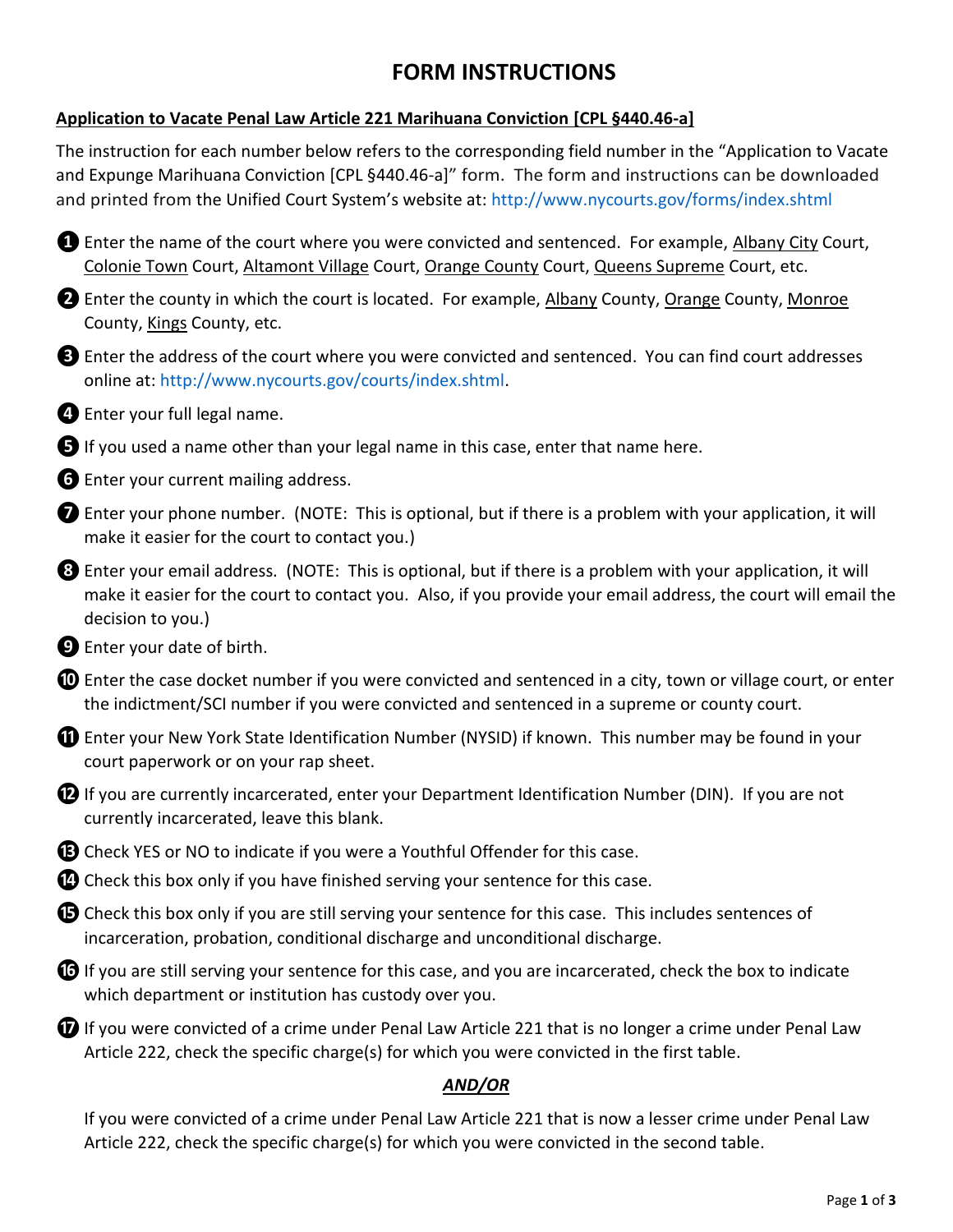**<sup>13</sup>** You may write an additional statement explaining any other legal reasons why the court should grant your application. For example, the sale of marihuana did not involve payment of any kind, and you got nothing in return for it. **Writing something in this section is completely optional.**

**⓳**Explain how your conviction **or** sentence has negatively affected your life – for example, having possible or actual immigration problems or having a felony conviction on your criminal record – and explain how it continues to negatively affect you, your family, or others who are dependent upon you.

**<sup>43</sup>** List any supporting documents attached to your application. An Affidavit of Service (line 1) is required only if the original application you are filing with the court was not stamped "received" by the prosecutor's office when it was served. If you attach other documents that you think will help the court decide the application in your favor, list them on lines 2 and 3.

1. Affidavit of Service. *BEFORE* you file your application with the clerk of the court, a copy of your application and any supporting papers must be mailed or hand-delivered to the prosecutor's office in the county where you were convicted and sentenced. This is called "serving" them. A list of prosecutors' offices can be found online at:

[http://www.nycourts.gov/FORMS/cpl\\_160.59\\_sealing\\_application/pdfs/List\\_of\\_District\\_Attorneys\\_O](http://www.nycourts.gov/FORMS/cpl_160.59_sealing_application/pdfs/List_of_District_Attorneys_Offices.pdf) [ffices.pdf.](http://www.nycourts.gov/FORMS/cpl_160.59_sealing_application/pdfs/List_of_District_Attorneys_Offices.pdf)

- **If serving the application on the prosecutor in person:**
	- Bring the original and both copies of the application, including any supporting documents, to the appropriate prosecutor's office.
	- Give one copy to the prosecutor's office.
	- Ask the prosecutor's office to stamp your copy and the original that you will file with the court as "received."
- **If serving by mail**:

Mail one copy of your full application, including copies of any supporting documents, to the appropriate prosecutor's office. Certified mail is recommended so that you have proof of mailing.

If the application was hand-delivered and time-stamped "received" by the prosecutor's office, this is proof of service, and you do not need to submit an Affidavit of Service form. If the application was not time-stamped "received" by the prosecutor's office, you must attach the Affidavit of Service form (at the end of this application). The Affidavit of Service must be completed and then signed in front of a notary by the person who served (mailed or hand-delivered) the application to the prosecutor's office.

2-3. You are not required to submit additional supporting documents, but if you do have additional documents list them on these lines.

## **NOTE: DO NOT date or sign your application until you are in front of a notary! You must date and sign your application in front of a notary to have your application notarized. Serve the application on the prosecutor's office AFTER it is notarized.**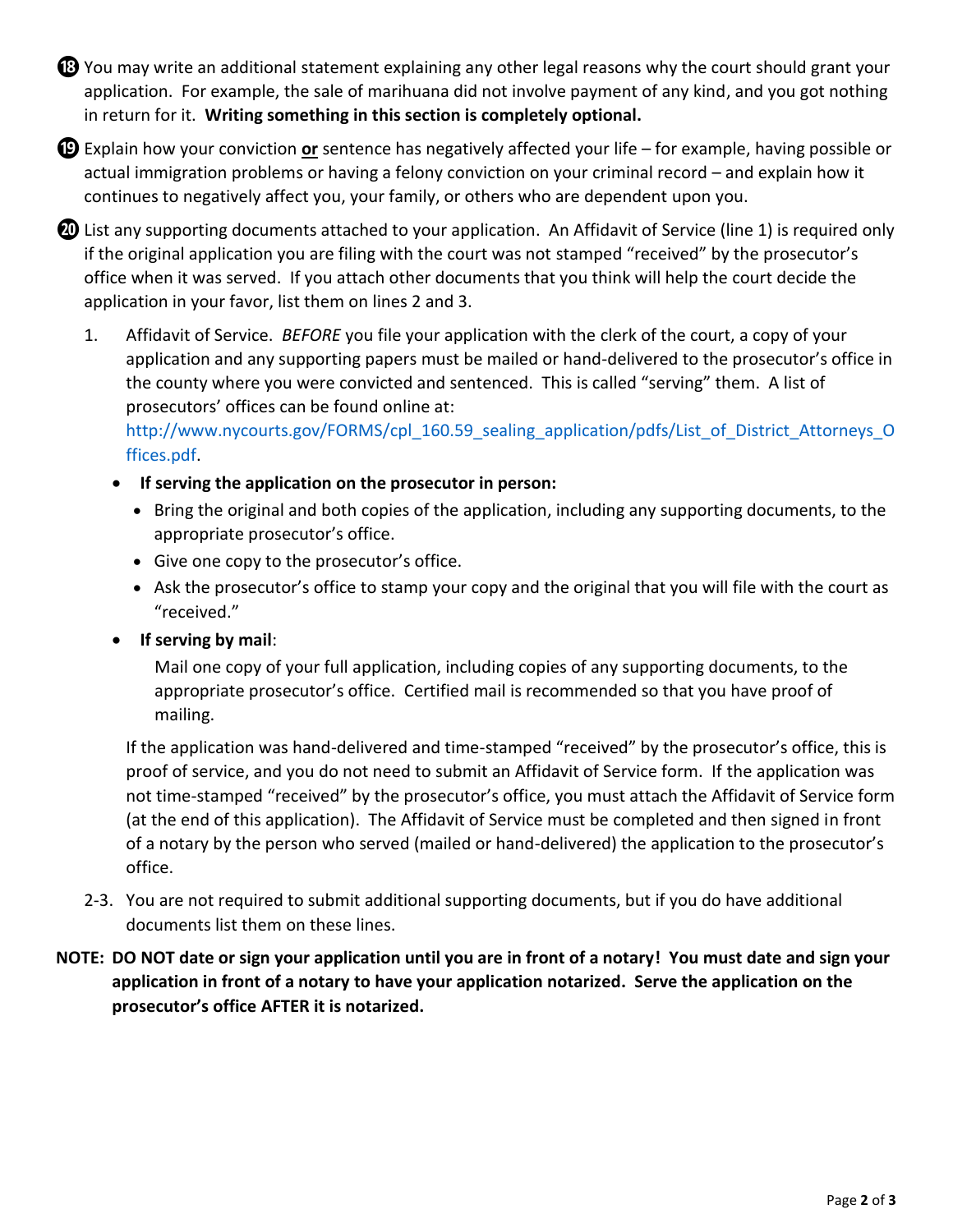## **Affidavit of Service for CPL §440.46-a Application**

The instruction for each number below refers to the corresponding field number in the "Affidavit of Service for CPL §440.46-a Application" form. The form and instructions can be downloaded and printed from the Unified Court System's website at: <http://www.nycourts.gov/forms/index.shtml>

- **❶**Enter the name of the court where the application will be filed. For example, Albany City Court, Colonie Town Court, Altamont Village Court, Orange County Court, Queens Supreme Court, etc.
- **❷**Enter the county in which the court is located. For example, Albany County, Orange County, Monroe County, Kings County, etc.
- **❸**Enter the applicant's full legal name.
- **4** Enter the case docket number if convicted and sentenced in a city, town or village court, or enter the indictment/SCI number if convicted and sentenced in a supreme or county court.
- **❺**Enter the name of the court where convicted and sentenced. For example, Albany City Court, Colonie Town Court, Altamont Village Court, Orange County Court, Queens Supreme Court, etc.
- **❻**Enter the full legal name of the person who served (mailed or hand-delivered) the application to the prosecutor's office.
- **❼**Enter the address of the person who served (mailed or hand-delivered) the application to the prosecutor's office.
- *B* Enter the date that the application was served (mailed or hand-delivered).
- **❾**Enter the county where the prosecutor's office is located.
- *①* Enter the address of the prosecutor's office where the application was mailed or hand-delivered.
- *O* Check the box to indicate if the application was mailed to the prosecutor's office or if the application was hand-delivered to the prosecutor's office.
- $\mathbf{D}$  The person who served the application must date and sign the Affidavit of Service in front of a notary to have the affidavit notarized.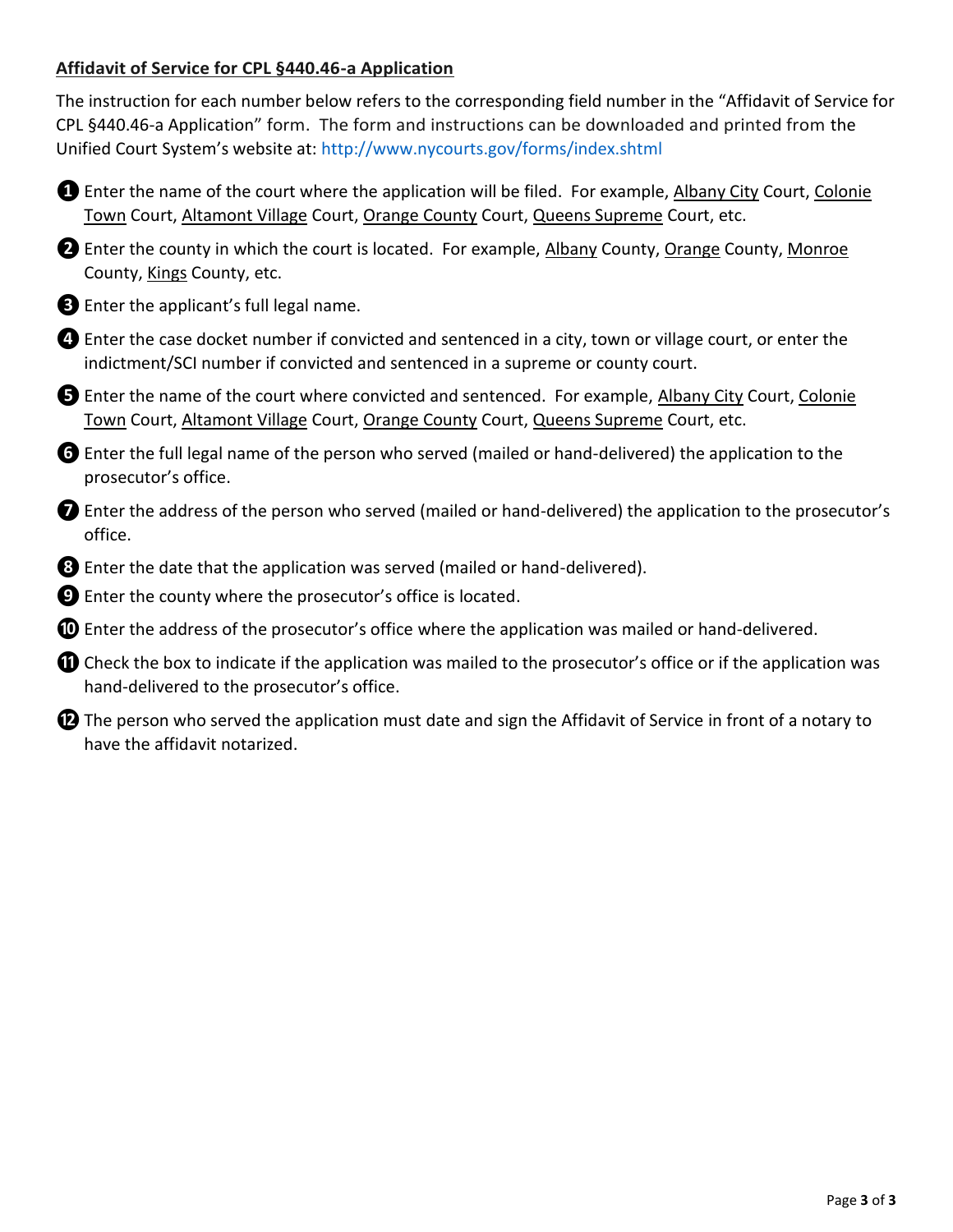| Ω                                          | <b>STATE OF NEW YORK</b><br><b>COURT, COUNTY OF @</b>                               |               | <b>UCS-446</b> |
|--------------------------------------------|-------------------------------------------------------------------------------------|---------------|----------------|
| <b>B</b> COURT ADDRESS:                    |                                                                                     |               |                |
| The People of the State of New York<br>vs. | Application to Vacate Penal Law Article 221 Marihuana Conviction<br>[CPL §440.46-a] |               |                |
| <b>O</b> Name:                             |                                                                                     |               |                |
| $\bigoplus$ AKA(s):                        | <b>CODocket/Indictment/SCI Number:</b>                                              |               |                |
| <b>GAddress:</b>                           | <b>ONYSID:</b>                                                                      |               |                |
| <b>O</b> Phone:<br><b>BEmail:</b>          | <b>DDIN</b> (if applicable):                                                        |               |                |
| $\mathbf{Q}$ DOB:                          | <b>B</b> Youthful Offender:                                                         | Ono<br>( )YES |                |

This is a Notice of Motion to vacate the marihuana conviction in the above-captioned case pursuant to section 440.46-a of the Criminal Procedure Law. This motion is based upon the foregoing Affidavit in Support of Vacatur of PL Article 221 Marihuana Conviction and, if applicable, the attached supporting documents.

#### **Affidavit in Support of Vacatur of Penal Law Article 221 Marihuana Conviction**

The applicant states that, to my knowledge, the following facts are true:

I was convicted of an offense under former Article 221 of the Penal Law in this court in the above-captioned case.

- **<sup>1</sup>** O I have completed my sentence for this conviction; or
- **O** I am currently serving my sentence for this conviction.

**◯** (*Check if applicable*) I am currently committed to the custody of:

- Department of Corrections and Community Supervision (DOCCS)
- O Office of Children and Family Services (OCFS)
- O Office of Mental Health (OMH)
- Local Correctional Institution (specify): \_\_\_\_\_\_\_\_\_\_\_\_\_\_\_\_\_\_\_\_\_\_\_\_\_\_\_\_\_\_\_\_\_\_\_

**The conduct alleged in the accusatory instrument and/or shown by the guilty plea or trial verdict, or shown by other information** would not have been a crime under Article 222 of the Penal Law as follows (*check any charge(s) for which you were convicted*):

| Penal Law Article 221 Conviction Charge                                                                                                                                                                                                                                                                                                                                                                               | <b>Equivalent Penal Law Article 222 Charge</b>                      |
|-----------------------------------------------------------------------------------------------------------------------------------------------------------------------------------------------------------------------------------------------------------------------------------------------------------------------------------------------------------------------------------------------------------------------|---------------------------------------------------------------------|
| NOTE: Check if you were convicted of this charge, and you are asserting that<br>you possessed 3 ounces or less of cannabis/marihuana.<br>PL $\S$ 221.05 – Unlawful possession of marihuana in the second degree.<br>(Violation)<br>Elements: Knowingly and unlawfully possesses marihuana.                                                                                                                            | No comparable offense exists under Article 222 of<br>the Penal Law. |
| <b>NOTE:</b> Check if you were convicted of this charge, and you are asserting that<br>you possessed 3 ounces or less of cannabis/marihuana.<br>PL § 221.10 - Unlawful possession of marihuana in the first degree.<br>(Violation)<br><i>Elements:</i> Knowingly and unlawfully possesses one or more preparations,<br>compounds, mixtures, or substances containing marihuana weighing more<br>than 1 ounce.         | No comparable offense exists under Article 222 of<br>the Penal Law. |
| <b>NOTE:</b> Check if you were convicted of this charge, and you are asserting that<br>you possessed 3 ounces or less of cannabis/marihuana.<br>PL $\S$ 221.15 – Criminal possession of marihuana in the fourth degree.<br>(Class A Misdemeanor)<br>Elements: Knowingly and unlawfully possesses one or more preparations,<br>compounds, mixtures, or substances containing marihuana weighing more<br>than 2 ounces. | No comparable offense exists under Article 222 of<br>the Penal Law. |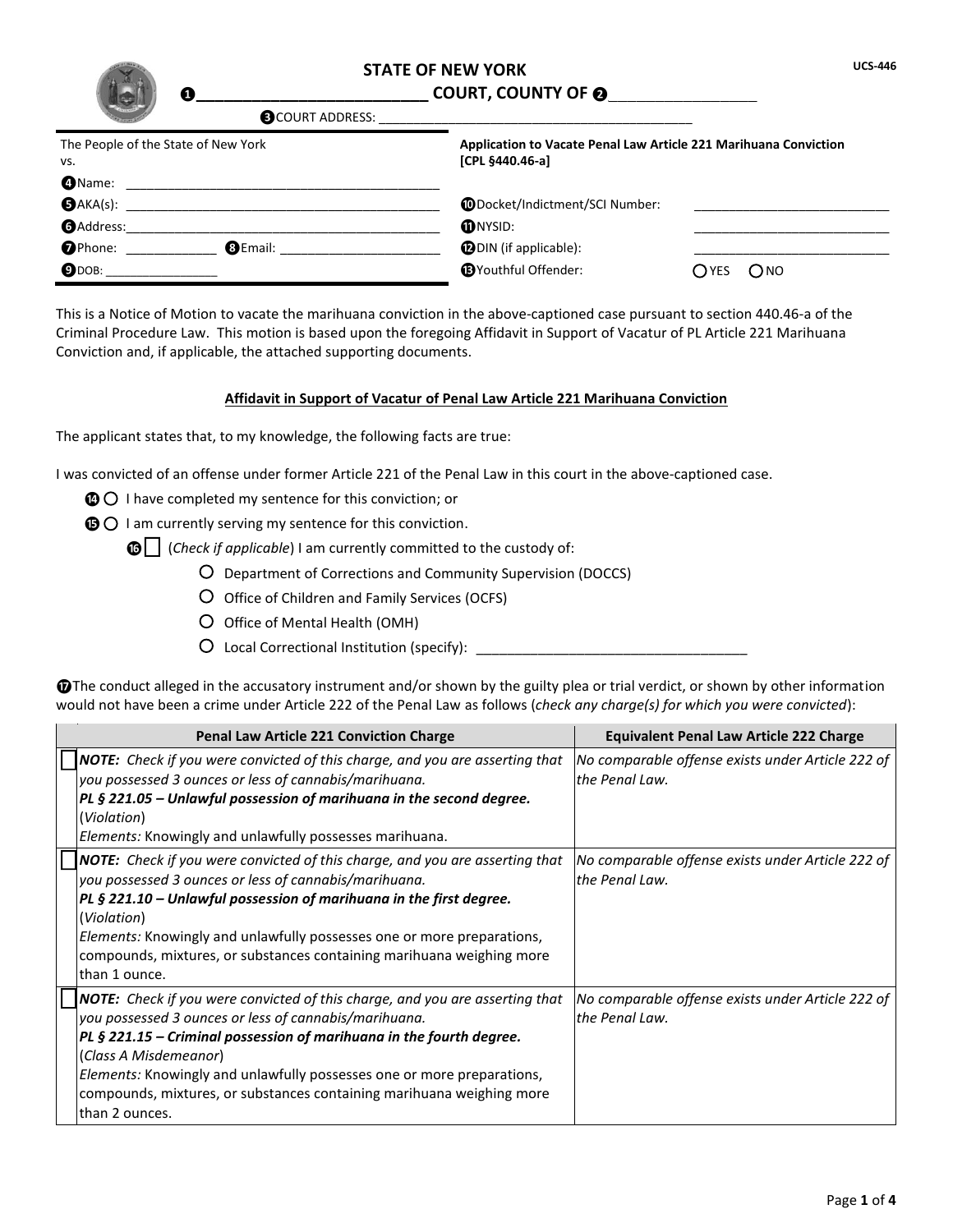| Penal Law Article 221 Conviction Charge                                                                                                                                                                                                                                                                                                                                                                                                                                                                      | <b>Equivalent Penal Law Article 222 Charge</b>                                                                                                                                                                                                                   |
|--------------------------------------------------------------------------------------------------------------------------------------------------------------------------------------------------------------------------------------------------------------------------------------------------------------------------------------------------------------------------------------------------------------------------------------------------------------------------------------------------------------|------------------------------------------------------------------------------------------------------------------------------------------------------------------------------------------------------------------------------------------------------------------|
| NOTE: Check if you were convicted of this charge, and you are acknowledging PL §222.25 - Unlawful possession of cannabis.<br>that you possessed more than 3 ounces of cannabis/marihuana.<br>PL § 221.15 - Criminal possession of marihuana in the fourth degree.<br>(Class A Misdemeanor)<br>Elements: Knowingly and unlawfully possesses one or more preparations,<br>compounds, mixtures, or substances containing marihuana weighing more<br>than 2 ounces.                                              | (Violation)<br>Elements: Knowingly and unlawfully possesses<br>cannabis and such cannabis weighs more than 3<br>ounces or concentrated cannabis and such<br>concentrated cannabis weighs more than 24<br>grams.                                                  |
| PL § 221.20 - Criminal possession of marihuana in the third degree.<br>(Class E Felony)<br>Elements: Knowingly and unlawfully possesses one or more preparations,<br>compounds, mixtures, or substances containing marihuana weighing more<br>than 8 ounces.                                                                                                                                                                                                                                                 | PL §222.25 - Unlawful possession of cannabis.<br>(Violation)<br>Elements: Knowingly and unlawfully possesses<br>cannabis and such cannabis weighs more than 3<br>ounces or concentrated cannabis and such<br>concentrated cannabis weighs more than 24<br>grams. |
| PL § 221.35 - Criminal sale of marihuana in the fifth degree.<br>(Class B Misdemeanor)<br>Elements: Knowingly and unlawfully sells, without consideration, one or more<br>preparations, compounds, mixtures, or substances containing marihuana<br>weighing 2 grams or less; or one cigarette containing marihuana.                                                                                                                                                                                          | No comparable offense exists under Article 222 of<br>the Penal Law.                                                                                                                                                                                              |
| PL § 221.40 - Criminal sale of marihuana in the fourth degree.<br>(Class A Misdemeanor)<br>Elements: Knowingly and unlawfully sells marihuana except as provided in PL<br>$§$ 221.35.                                                                                                                                                                                                                                                                                                                        | PL § 222.45 - Unlawful sale of cannabis.<br>(Violation)<br>Elements: Knowingly and unlawfully sells cannabis<br>or concentrated cannabis.                                                                                                                        |
| NOTE: Check if you were convicted of this charge, and you are asserting that<br>the sale involved 3 ounces or less of cannabis/marihuana.<br>PL § 221.45 - Criminal sale of marihuana in the third degree.<br>(Class E Felony)<br>Elements: Knowingly and unlawfully sells one or more preparations,<br>compounds, mixtures, or substances containing marihuana weighing more<br>than 25 grams.                                                                                                              | PL § 222.45 - Unlawful sale of cannabis.<br>(Violation)<br>Elements: Knowingly and unlawfully sells cannabis<br>or concentrated cannabis.                                                                                                                        |
| NOTE: Check if you were convicted of this charge, and you are asserting that<br>the sale involved 3 ounces or less of cannabis/marihuana AND you were less<br>than 21 years of age at the time of the sale.<br>PL § 221.50 - Criminal sale of marihuana in the second degree.<br>(Class D Felony)<br>Elements: Knowingly and unlawfully sells one or more preparations,<br>compounds, mixtures, or substances containing marihuana weighing more<br>than 4 ounces, or to a person less than 18 years of age. | PL § 222.45 - Unlawful sale of cannabis.<br>(Violation)<br>Elements: Knowingly and unlawfully sells cannabis<br>or concentrated cannabis.                                                                                                                        |

The conduct alleged in the accusatory instrument and/or shown by the guilty plea or trial verdict, or shown by other information would have been a lesser or potentially less onerous offense under Article 222 of the Penal Law as follows (*check any charge(s) for which you were convicted*):

| Penal Law Article 221 Conviction Charge                                             | <b>Equivalent Penal Law Article 222 Charge</b>     |
|-------------------------------------------------------------------------------------|----------------------------------------------------|
| <b>NOTE:</b> Check if you were convicted of this charge, and you are asserting that | $PL$ § 222.30 – Criminal possession of cannabis in |
| you possessed 5 pounds or less of cannabis/marihuana.                               | the third degree.                                  |
| $PL$ § 221.25 – Criminal possession of marihuana in the second degree.              | (A misdemeanor)                                    |
| (Class D Felony)                                                                    | Elements: Knowingly and unlawfully possesses       |
| Elements: Knowingly and unlawfully possesses one or more preparations,              | more than 16 ounces of cannabis; or more than 5    |
| compounds, mixtures, or substances containing marihuana weighing more               | lounces of concentrated cannabis.                  |
| Ithan 16 ounces.                                                                    |                                                    |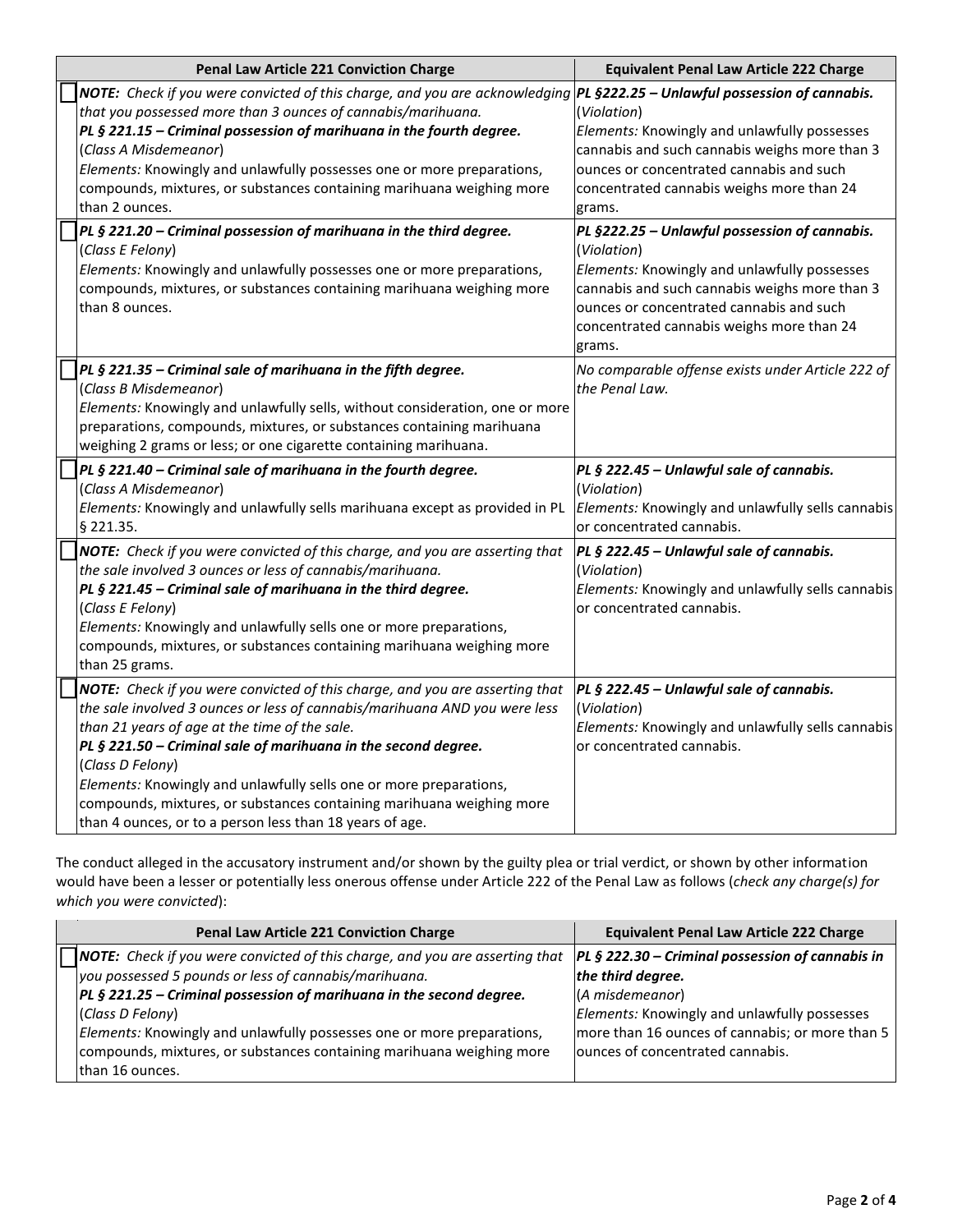| Penal Law Article 221 Conviction Charge                                                                                                                                                                                                                                                                                                                                                                                                                                                                                                                                       | <b>Equivalent Penal Law Article 222 Charge</b>                                                                                                                                                                                                                                                                                                                                                                                                                                                                             |
|-------------------------------------------------------------------------------------------------------------------------------------------------------------------------------------------------------------------------------------------------------------------------------------------------------------------------------------------------------------------------------------------------------------------------------------------------------------------------------------------------------------------------------------------------------------------------------|----------------------------------------------------------------------------------------------------------------------------------------------------------------------------------------------------------------------------------------------------------------------------------------------------------------------------------------------------------------------------------------------------------------------------------------------------------------------------------------------------------------------------|
| NOTE: Check if you were convicted of this charge, and you are acknowledging<br>that you possessed more than 5 pounds of cannabis/marihuana.<br>PL § 221.25 - Criminal possession of marihuana in the second degree.<br>(Class D Felony)<br>Elements: Knowingly and unlawfully possesses one or more preparations,<br>compounds, mixtures, or substances containing marihuana weighing more<br>than 16 ounces.                                                                                                                                                                 | PL § 222.35 - Criminal possession of cannabis in<br>the second degree.<br>(E Felony)<br>Elements: Knowingly and unlawfully possesses<br>more than 5 pounds of cannabis; or more than 2<br>pounds of concentrated cannabis.                                                                                                                                                                                                                                                                                                 |
| $PL$ § 221.30 – Criminal possession of marihuana in the first degree.<br>(Class C Felony)<br>Elements: Knowingly and unlawfully possesses one or more preparations,<br>compounds, mixtures or substances containing more than 10 pounds of<br>marihuana.                                                                                                                                                                                                                                                                                                                      | PL § 222.40 - Criminal possession of cannabis in<br>the first degree. (D felony)<br>Elements: Knowingly and unlawfully possesses<br>more than 10 pounds of cannabis; or more than 4<br>pounds of concentrated cannabis.                                                                                                                                                                                                                                                                                                    |
| NOTE: Check if you were convicted of this charge, and you are acknowledging  PL § 222.50 (1) - Criminal sale of cannabis in the<br>that the sale involved more than 3 ounces of cannabis/marihuana.<br>PL § 221.45 – Criminal sale of marihuana in the third degree.<br>(Class E Felony)<br>Elements: Knowingly and unlawfully sells one or more preparations,<br>compounds, mixtures, or substances containing marihuana weighing more<br>than 25 grams.                                                                                                                     | third degree.<br>(Class A misdemeanor)<br>Elements: Knowingly and unlawfully sells more<br>than 3 ounces of cannabis or more than 24 grams<br>of concentrated cannabis.                                                                                                                                                                                                                                                                                                                                                    |
| NOTE: Check if you were convicted of this charge, and you are asserting that<br>the sale did not involve a person under 18 years of age.<br>PL § 221.50 - Criminal sale of marihuana in the second degree.<br>(Class D Felony)<br>Elements: Knowingly and unlawfully sells one or more preparations,<br>compounds, mixtures, or substances containing marihuana weighing more<br>than 4 ounces, or to a person less than 18 years of age.                                                                                                                                     | PL § 222.50(1) – Criminal sale of cannabis in the<br>third degree.<br>(Class A misdemeanor)<br>Elements: Knowingly and unlawfully sells more<br>than 3 ounces of cannabis or more than 24 grams<br>of concentrated cannabis.                                                                                                                                                                                                                                                                                               |
| <b>NOTE:</b> Check if you were convicted of this charge, and you are acknowledging<br>that you were at least 21 years of age at the time of the sale AND you are<br>asserting that the sale involved 3 ounces or less of cannabis/marihuana.<br>PL § 221.50 - Criminal sale of marihuana in the second degree.<br>(Class D Felony)<br>Elements: Knowingly and unlawfully sells one or more preparations,<br>compounds, mixtures, or substances containing marihuana weighing more<br>than 4 ounces, or to a person less than 18 years of age.                                 | PL § 222.50 (2) – Criminal sale of cannabis in the<br>third degree. (Class A misdemeanor)<br>Elements: 1) Knowingly and unlawfully sells more<br>than 3 ounces of cannabis or more than 24 grams<br>of concentrated cannabis.<br>2) Being 21 years of age or older, knowingly and<br>unlawfully sells or gives, or causes to be given or<br>sold, cannabis or concentrated cannabis to a<br>person less than 21 years of age—unless the<br>defendant was less than 3 years older than the<br>person under 21 years of age. |
| NOTE: Check if you were convicted of this charge, and you are acknowledging<br>that the sale involved a person less than 18 years of age AND you were at<br>least 21 years of age at the time of the sale AND the sale involved more than<br>3 ounces of cannabis/marihuana.<br>PL § 221.50 - Criminal sale of marihuana in the second degree.<br>(Class D Felony)<br>Elements: Knowingly and unlawfully sells one or more preparations,<br>compounds, mixtures, or substances containing marihuana weighing more<br>than 4 ounces, or to a person less than 18 years of age. | PL § 222.55 – Criminal sale of cannabis in the<br>second degree. (Class E felony)<br>Elements: 1) Knowingly and unlawfully sells more<br>than 16 ounces of cannabis or more than 5<br>ounces of concentrated cannabis; or 2) being 21<br>years of age or older, knowingly and unlawfully<br>sells or gives, or causes to be given or sold, more<br>than 3 ounces of cannabis or more than 24 grams<br>of concentrated cannabis to a person less than 18<br>years of age.                                                   |
| NOTE: Check if you were convicted of this charge, and you are asserting that<br>the sale involved more than 5 but less than 100 pounds of<br>cannabis/marihuana.<br>PL § 221.55 - Criminal sale of marihuana in the first degree.<br>(Class C Felony)<br>Elements: Knowingly and unlawfully sells one or more preparations,<br>compounds, mixtures or substances containing marihuana weighing more<br>than 16 ounces.                                                                                                                                                        | PL § 222.60 – Criminal sale of cannabis in the<br>first degree.<br>(Class D felony)<br>Elements: Knowingly and unlawfully sells more<br>than five pounds of cannabis or two pounds of<br>concentrated cannabis.                                                                                                                                                                                                                                                                                                            |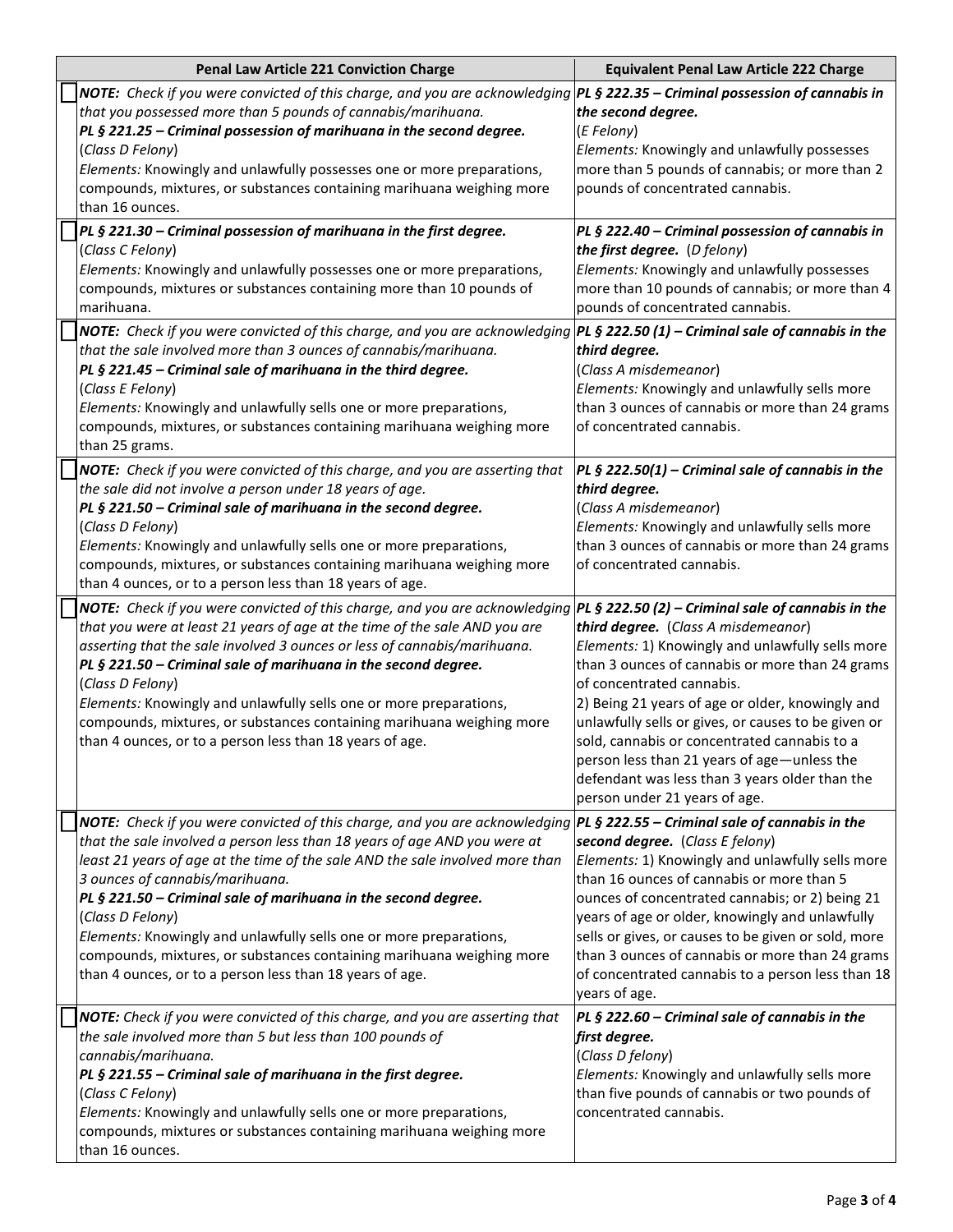#### **⓲ ADDITIONAL STATEMENT SUPPORTING YOUR APPLICATON (OPTIONAL):**

You may write a statement based upon the facts and law of your case explaining why the court should grant your application. For example, the sale of marihuana did not involve payment of any kind, and you got nothing in return for it. (*This section is optional. You are not required to write anything.*)

#### **⓳ STATEMENT REGARDING SEVERE AND ONGOING CONSEQUENCES:**

Briefly explain below how your conviction **or** sentence has severe **or** ongoing consequences – for example, having possible or actual immigration problems or having a felony conviction on your criminal record – and explain how it continues to negatively affect you, your family, or others who are dependent upon you.

\_\_\_\_\_\_\_\_\_\_\_\_\_\_\_\_\_\_\_\_\_\_\_\_\_\_\_\_\_\_\_\_\_\_\_\_\_\_\_\_\_\_\_\_\_\_\_\_\_\_\_\_\_\_\_\_\_\_\_\_\_\_\_\_\_\_\_\_\_\_\_\_\_\_\_\_\_\_\_\_\_\_\_\_\_\_\_\_\_\_\_\_\_\_\_\_\_\_\_\_\_\_\_\_\_\_\_\_

#### **⓴ SUPPORTING DOCUMENTS:**

I attach the following document(s) to support my application to vacate my marihuana conviction: (*NOTE: You may list and attach additional supporting documents, but this is optional.*)

1. Affidavit of Service upon the Prosecutor. (*NOTE: This is required only if the copy of the application you are filing with the court was not stamped "received" by the prosecutor's office or if the prosecutor was served by mail.*)

\_\_\_\_\_\_\_\_\_\_\_\_\_\_\_\_\_\_\_\_\_\_\_\_\_\_\_\_\_\_\_\_\_\_\_\_\_\_\_\_\_\_\_\_\_\_\_\_\_\_\_\_\_\_\_\_\_\_\_\_\_\_\_\_\_\_\_\_\_\_\_\_\_\_\_\_\_\_\_\_\_\_\_\_\_\_\_\_\_\_\_\_\_\_\_\_\_\_\_\_\_\_\_\_\_\_\_\_

2. \_\_\_\_\_\_\_\_\_\_\_\_\_\_\_\_\_\_\_\_\_\_\_\_\_\_\_\_\_\_\_\_\_\_\_\_\_\_\_\_\_\_\_\_\_\_\_\_\_\_\_\_\_\_\_\_\_\_\_\_\_\_\_\_\_\_\_\_\_\_\_\_\_\_\_\_\_\_\_\_\_\_\_\_\_\_\_\_\_\_\_\_\_\_\_\_\_\_\_\_\_ 3. \_\_\_\_\_\_\_\_\_\_\_\_\_\_\_\_\_\_\_\_\_\_\_\_\_\_\_\_\_\_\_\_\_\_\_\_\_\_\_\_\_\_\_\_\_\_\_\_\_\_\_\_\_\_\_\_\_\_\_\_\_\_\_\_\_\_\_\_\_\_\_\_\_\_\_\_\_\_\_\_\_\_\_\_\_\_\_\_\_\_\_\_\_\_\_\_\_\_\_\_\_

 **I hereby petition the Court to grant my application to vacate my conviction in the above-captioned case. In accordance with CPL § 440.46-a(4)(d), I assert my right to such relief irrespective of any other remedies otherwise available—including, but not limited to, expungement pursuant to CPL §§ 160.50(3)(k)(iii) and 160.50(5).**

 (*NOTE: You must date and sign your application in front of a notary to have it notarized.*)

Dated: \_\_\_\_\_\_\_\_\_\_\_\_\_\_\_\_\_\_ \_\_\_\_\_\_\_\_\_\_\_\_\_\_\_\_\_\_\_\_\_\_\_\_\_\_\_\_\_\_\_\_\_\_\_\_\_\_\_\_\_\_\_\_\_\_\_\_\_

**Applicant Signature**

| Sworn to before me this |      |  |
|-------------------------|------|--|
| day of                  | . 20 |  |

\_\_\_\_\_\_\_\_\_\_\_\_\_\_\_\_\_\_\_\_\_\_\_\_\_\_\_\_\_\_\_\_\_\_\_\_\_\_\_\_\_\_\_\_\_\_\_\_\_\_ **Notary Public**